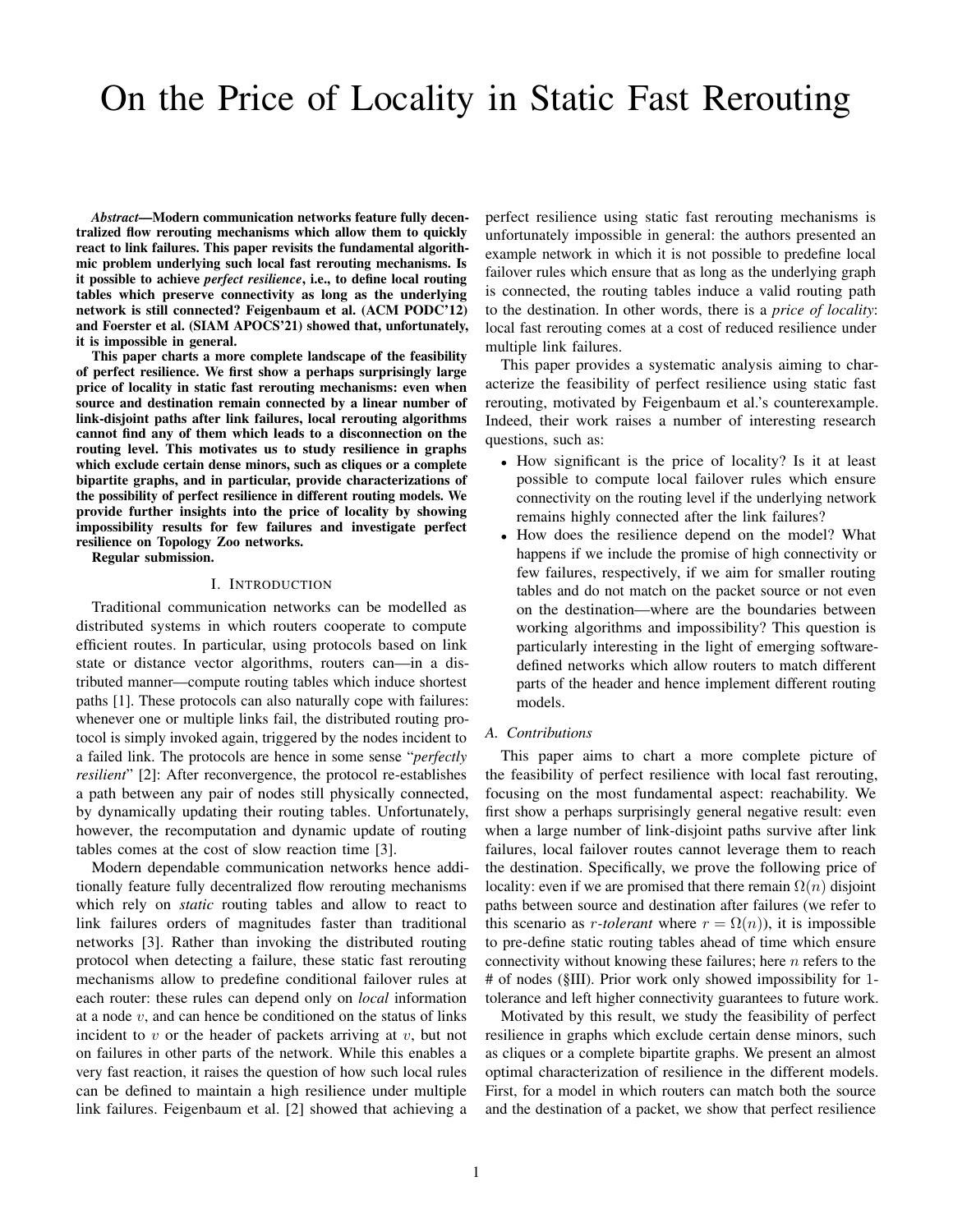| Model                             | Subgraph                            | Minor                                                       | <b>Possible</b>                          | Impossible                                  |
|-----------------------------------|-------------------------------------|-------------------------------------------------------------|------------------------------------------|---------------------------------------------|
| r-Tolerance: $r > 1$ [§II]        | Yes $\lceil \frac{8}{111-B} \rceil$ | No $[\S$ III-C]                                             | $K_{2r+1}$ / $K_{2r-1,2r-1}$ [§III-C]    | $K_{5r+3}$ [§III-B]                         |
| Bounded # link failures $f$ [§VI] | No $\left[\S\rm{VI}\right]$         | $\overline{N}$ $\overline{S}$ $\overline{V}$ $\overline{S}$ | $K_n$ : $f < n-1$ [4, §B.2]              | $K_n, n > 8 : f \ge 6n - 33$ [§VI]          |
|                                   |                                     |                                                             | $K_{a,b}: f < \min\{a,b\} - 1$ [4, §B.3] | $K_{a,b}, a, b > 4 : f > a + 4b - 21$ [§VI] |

LANDSCAPE OF FEASIBILITY OF LOCAL FAST REROUTING IN DIFFERENT FAILURE MODELS.



Fig. 1. Feasibility landscape of local fast rerouting in different routing models.

is impossible on *any* graph which has a minor  $K<sub>7</sub>$  or a minor  $K_{4,4}$  which misses one link, but possible on  $K_5$  and  $K_{3,3}$ networks and their minors  $(\S IV).$ <sup>1</sup>

In a model where routing rules can only match the packet destination, it is impossible to achieve perfect resilience on networks with minors  $K_5$  and  $K_{3,3}$  which miss one link; this characterization is complete in the sense that we can show that perfect resilience is always possible on  $K_5$  and  $K_{3,3}$  networks which only miss two links, and their minors (§V).

We also study the price of locality in scenarios in which the number of link failures is bounded (§VI) as well as in scenarios in which the local routing rules do not even depend on the destination but where a packet needs to tour the entire network, i.e., visit all nodes under failures (rather than routing to a specific destination); we provide an exact characterization of perfect resilience in this model as well, touring is possible if and only if  $G$  is outerplanar (§VII).

Table I and Figure 1 summarize our classification results.

Lastly, we also perform a small case study in §VIII on more than 250 Topology Zoo networks: around a third of all networks allow for perfect resilience in all models, while the classification of the remaining topologies depends on the routing model considered. For destination-based routing, our contributions allow us to to classify more than 30% additional topologies than with previous results.

## *B. Background and Related Work*

The question of how to provide resilient routing in networks is a fundamental one and has been explored intensively in the literature already [3]. However, many existing approaches require dynamic routing tables [5]–[7] which implies slow reaction

times [3], or the ability to rewrite or extend packet headers which introduces overheads and is not always possible [8], [9]. Our requirement of static failover tables and immutable headers also rules out the application of graph exploration techniques such as [10]–[13] or the use of rotor routers [14]– [16]. Also classic routing algorithms for sensor networks, such as geographic routing [17]–[21], require memory and are hence not applicable in our context. Furthermore, while there exist graph exploration algorithms which do not require any memory, e.g., for mazes consisting of a single wall (see e.g., the wellknown right-hand rule [22]), these algorithms are transferrable only (if at all) to very simple graphs such as outerplanar graphs [23]. Our model hence assumes an interesting new position in the problem space: while it is not possible to use dynamic memory during routing (neither in the packet header nor in the routing table), it is possible to pre-process conditional routing rules ahead of time, without knowing the actual failure scenarios.

The model considered in this paper was introduced by Feigenbaum et al. [2], [24] and, in a slightly more restricted version, by Borokhovich et al. [25] in parallel work. While there has been interesting applied work on this problem, e.g., [26]– [29], in the following, we will focus on related works providing theoretical insights.

Several interesting results are due to Chiesa et al. who presented a technique which relies on a decomposition of the network into arc-disjoint arborescence covers [30]–[32]: any  $k$ -connected graph can be decomposed into a set of  $k$ directed spanning trees [33] (rooted at the same node, the destination) such that no pair of spanning trees shares a link in the same direction. This allows to route packets along some arborescence until hitting a failure, after which the packet can be rerouted along a different arborescence. This technique is particularly well-suited to provide a weaker notion of resilience, known as *ideal resilience* [32], which is defined for k-connected graphs (while the notion of perfect resilience applies to arbitrary graphs): given a k-connected network, static failover tables are called ideally resilient if they can tolerate any set of  $k - 1$ link failures. While Chiesa et al.'s paper already led to several follow up works [34]–[37], it remains an open question whether ideal resilience can be achieved in general k-connected graphs.

As mentioned above, already Feigenbaum et al. [2], [24] proved that perfect resilience is impossible to achieve in general, by presenting a counterexample with 12 nodes. Foerster et al. [23] recently generalized this negative result by showing that it is impossible to achieve perfect resilience on any nonplanar graph; furthermore, planarity is also not sufficient for perfect resilience. On the positive side, [23] showed that perfect

<sup>&</sup>lt;sup>1</sup> A  $K_n$  is a complete graph with n nodes, whereas a  $K_{a,b}$  is a complete bipartite graph with  $a$  respectively  $b$  nodes in its two partitions.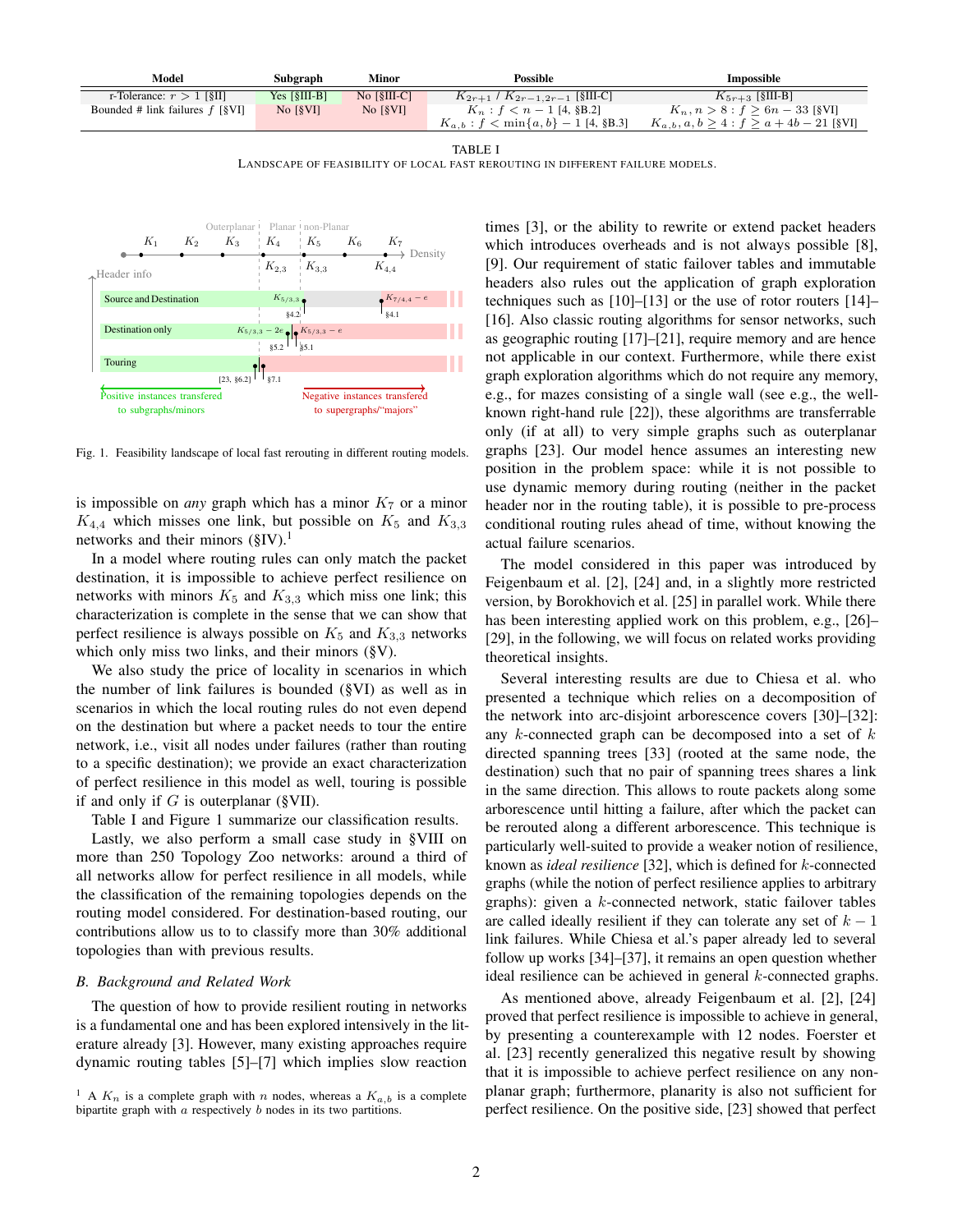resilience can always be achieved in outerplanar graphs, and also initiated the study of routing rules which can depend on the source. In this paper, we significantly extend these results along several dimensions.

#### *C. Overview*

The remainder of this paper is organized as follows. We introduce our formal model in §II. In §III, we show that maintaining connectivity with local failover rules is challenging already in highly connected graphs, and even if routing rules can depend on the source. This motivates us to study perfect resilience on graphs with dense minors, in a model where routing tables can (§IV) or cannot (§V) depend on the source. We then investigate the problem of perfect resilience under a bounded number of link failures (§VI) and study a novel failover model, where routing cannot depend on source and destination but where a packet needs to visit the entire graph (§VII). In §VIII we then perform a case study on Topology Zoo networks to classify them w.r.t. perfect resilience. We conclude our contribution and discuss future directions in §IX.

#### II. MODEL

We are given a communication network which we model as an undirected graph  $G = (V, E)$ , where the nodes represent *routers* that are connected via *links* E. We define  $n = |V|$ ,  $m = |E|$ , and write  $V_G(v)$  and  $E_G(v)$  for the neighbors and incident links of node  $v$ , respectively; if clear from the context, we will omit the subscript G. We will also write  $V(G)$  and  $E(G)$  for the nodes V, respectively links E, of a graph  $G =$  $(V, E)$ . When talking about connectivity, we always refer to link connectivity, *i.e.*, two nodes  $v, w \in V(G)$  are k-connected if there are  $k$  paths between  $v$  and  $w$  that do not share any links, such paths are also called link-disjoint paths. The notations  $K_n$ and  $K_{a,b}$  refer to the complete graph with n nodes, respectively the complete bipartite graph with  $a$  and  $b$  nodes in its partitions. For the latter notations, when adding the superscript  $-c$ , i.e.,  $K_n^{-c}$  and  $K_{a,b}^{-c}$ , we remove c links from the respective graphs.

The network is subject to link failures, which however are not known ahead of time, when the routers are configured. We will refer to the set of links which will fail by  $F \subset$  $E$ ; failures are undirected. The graph  $G$  without links  $F$  is denoted by  $G \setminus F := G(V, E \setminus F)$ . Similarly,  $G \setminus E'$  and  $G \setminus V'$  denote the graph G without the set of links in  $E' \subset E$ , respectively, the graph G without the set of nodes  $V' \subset V$  and their incident links.

Each node  $v \in V$  is configured with a local forwarding function  $\pi(v)$ , essentially a *forwarding table*. This forwarding table (or synonymously, *routing table*<sup>2</sup> ) is essentially a set of forwarding rules which include conditional failover rules that depend on the incident link failures. Specifically, the rules  $\pi(v)$ of node  $v$  can depend on (a subset of) the following information:

- the set of incident failed links  $F \cap E(v)$
- the source s of the to-be-forwarded packet at  $v$
- the destination  $t$  of the to-be-forwarded packet at  $v$

• the incoming port (*in-port*) from which the packet arrives at  $v$ 

In this paper we aim to chart a landscape of resiliency results for different models, and we hence consider multiple combinations of the above information. However, all these models have in common that the routing table is pre-configured and static, and forwarding rules do not change the packet header.

A local routing algorithm is hence simply a *forwarding function*  $\pi_v$  for each node v. For example, in the most general model where all information can be accounted for, given a graph G and a destination  $t \in V(G)$ , the function is

$$
\pi_v: \quad 2^{E(v)} \times V \times V \times E(v) \cup \{\bot\} \mapsto E(v)
$$

at each node  $v \in V(G)$ , where  $\perp$  represents the empty in-port, i.e. the starting node of the packet. In other words, given the set of failed links  $F \cap E(v)$  incident to a node v, the source and the destination, as well as the in-port, the forwarding function  $\pi_v$ maps each incoming port (link)  $e = (u, v)$  to the corresponding outgoing port (link). We will call the union of the forwarding functions  $\pi = (\pi_v)_{v \in V}$  the *forwarding pattern*, or simply the *routing*. In the following, we will use the notation

$$
\pi^{s,t}_v(e,F) \qquad \text{resp.} \qquad \pi^{s,t}_v(u,F)
$$

to denote the link to which a packet arriving at  $v$  via the link  $e = (u, v)$  will be forwarded, given a failure set F and in a model where the rule matches both source s and destination t. We will refer to these types of rules as *source-destinationbased routing*. Similarly, we will use the notation  $\pi_v^t(e, F)$ resp.  $\pi_v^t(u, F)$  to denote the link to which a packet arriving at v from a link  $e = (u, v)$  will be forwarded, given a failure set F and in a model where the rule matches only the destination t. We refer to these types of rules as *destination-based routing*. Note that we do not require these forwarding patterns to follow some sort of cyclic permutation of the out-ports for neither of the routing flavours.

We will call a forwarding pattern π r*-resilient* if for all G and all F, where  $|F| \leq r$ , the forwarding pattern routes the packet from all  $v \in V$  to any destination t when v and t are connected in  $G \setminus F$ . Note that the restriction that source and destination must remain connected when removing the links in the failure set  $F$  implies that the connectivity of the graph does not play a big role. E.g., consider a graph  $G$  which consists of a cliques of size l an one extra node connected to the clique with one link. While the connectivity of  $G$  is one, it is easy to construct forwarding patterns that tolerate two failures for packets originating from the extra node if the remaining graph stays connected. A forwarding pattern is *perfectly resilient* if it is ∞-resilient: the forwarding always succeeds in the connected component of the destination, for all destinations. Let  $A_p(G, s, t)$  be the set of such perfectly resilient patterns (algorithms), respectively  $A_p(G, t)$ ,  $A_p(G)$ for the different models depending only on the destination or not even that; we abbreviate these versions by  $A_p$  when the context is clear.

To explore the achievable resilience of local fast rerouting algorithms beyond perfect resilience, we in this paper are also

<sup>&</sup>lt;sup>2</sup> While forwarding table is the technically correct term, we will use the term interchangeably with the term routing table.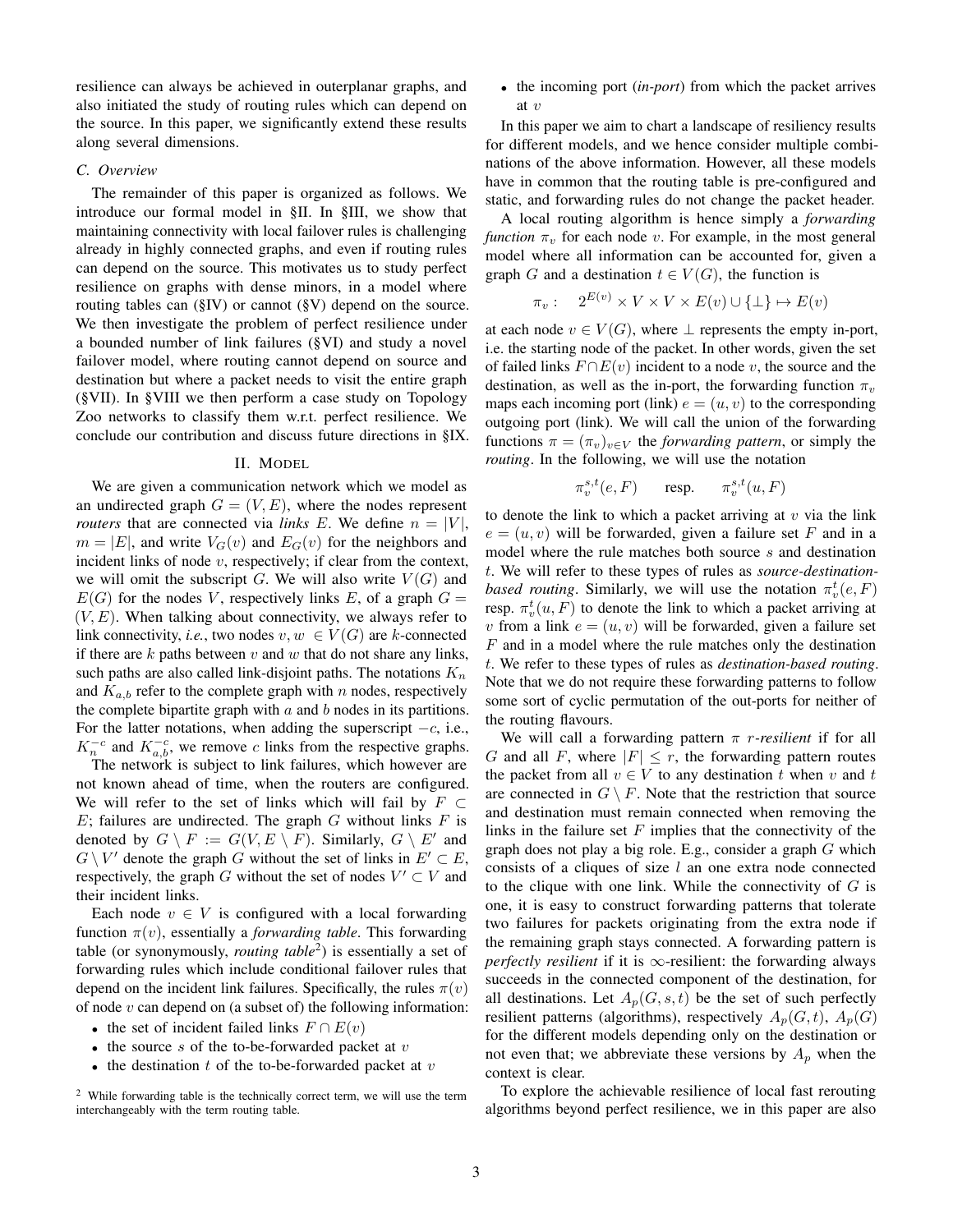interested in a relaxed notion of resiliency, where we are given the promise of high connectivity after failures:

**Definition 1** (*r*-tolerant). A forwarding pattern  $\pi^{s,t}$  is called r*-tolerant on a graph* G*, if it can guarantee reaching the destination* t *from source* s *under the assumption that* s *and* t *remain* r*-connected under failures.*

Observe that  $r = 1$ -tolerance corresponds to perfect resilience and that, for  $r < r'$ , if we have r-tolerance, we also obtain r'-tolerance: the failure sets  $\mathcal{F}_r$  that retain r-connectivity are a superset of the failure sets  $\mathcal{F}_{r'}$  that retain r'-connectivity. For example, a perfectly resilient algorithm (1-tolerant) is also 2-tolerant. Note that for a  $k$ -connected we can hope to achieve at most r-tolerance.

## III. ON THE PRICE OF LOCALITY

Before studying perfect resilience in detail, we first consider a weaker notion of resilience: the design of local rerouting functions for scenarios where the connectivity remains larger than one after failures. We derive a surprisingly strong negative result on what can be achieved with static fast rerouting:

It is generally *impossible* to be  $\Omega(n)$ -tolerant, even when forwarding rules can depend on both source and destination.

Prior work just showed that 1-tolerance is impossible in general, but the details for higher connectivity promises were left unanswered. Indeed, at first it seems that if we are guaranteed that a linear number of paths exist after failures between source and destination, then surely fast failover mechanisms should be able to leverage this high connectivity. However, we show next that this intuition is false.

## *A. Intuition and Example*

Intuitively, the more highly connected the topology is after failures, the easier it should be to ensure connectivity also with local static rerouting. However, as we will illustrate here on complete networks, this additional topological connectivity is only marginally useful. Concretely, while an  $r$ -tolerant algorithm in principle has more flexibility, in the sense that it can afford to *not* explore a certain route at all (as there are for sure alternative routes), and hence e.g., avoid potential loops, this additional connectivity is hard to exploit *locally*: such a choice can only be made  $r-1$  times for an r-tolerant algorithm, among *all nodes* in the graph. In other words, the flexibility is restricted globally, while decision making is inherently local. We refer to Fig. 2 for an illustration.

## *B. Impossibility of* r*-Tolerance in General*

We show the following general impossibility result.

**Theorem 1.** Let  $r \in \mathbb{N}$ . The complete graph with  $3+5r$  nodes does not allow for an *r*-tolerant forwarding pattern  $π^{s,t}$ .

*Proof:* From  $K_{3+5r}$  we choose 5 nodes  $V_5$  =  $\{v_1, v_2, v_3, v_4, v_5\}$  not including s and t. Consider all triples  $a, b, c \in V_5$ , such that, if b has a degree 2 after failures (connected to only  $a, c$ ), then b will not forward a packet from a to c. If such a triple exists, then leave the path  $s-a-b-c-t$ 



Fig. 2. After failures (in dashed red),  $s$  and  $t$  remain 2-connected, as there are two crossings across the blue dotted cut. Assume  $v_1$  does not forward to  $v'_1$  and  $v_2$  does not forward to  $v'_2$ . Then, as the link between  $v_3$  and  $v'_3$  has failed, it is impossible to reach  $t$  from  $s$ . Note that from a local point of view,  $v_1, v_2, v_3$  are unaware of the failures at each other, and hence to guarantee 2-tolerance, at least two of  $v_1, v_2, v_3$  must forward across the blue dotted cut, to their respective  $v'_1, v'_2, v'_3$ , if still possible after failures.

intact after failures and remove all other links of  $a,b$ , and  $c$ . We have constructed a partial failure set and a path from source to target that is not used by the forwarding pattern under this partial failure set.

If such a triple does not exist, then all nodes in  $V_5$ , with degree 2 after failures, will route in a permutation, assuming their neighbors are from  $V_5$ . Without loss of generality (W.l.o.g.), leave the path  $s - v_1 - v_2$  intact after failures, but fail all other links of  $v_1$ . Then, for  $v_2$ , leave only the links to  $v_3, v_4, v_5$  alive after failures. If the routing of  $v_2$ , coming from  $v_1$ , does not enter a permutation containing all 4 neighbors, with  $v_i \neq v_1$  missing, then we fail all links incident to  $v_3$ ,  $v_4$ , and  $v_5$ , except the links to  $v_2$  and the link between  $v_i$  and t. Now, the packet coming from  $v_1$  to  $v_2$  will not reach  $v_i$ , and hence we lose one path to destination. On the other hand, if  $v_i = v_1$  is missing, then we fail all links incident to  $v_3$ ,  $v_4$ , and  $v<sub>5</sub>$  and the packet is trapped in the 5-node construction without returning to s via  $v_1$ .

Else the routing is a cyclic permutation. Assume w.l.o.g. the cyclic ordering for  $v_2$  is  $v_1, v_3, v_4, v_5$ . We then fail all links incident to  $v_3$ ,  $v_4$ , and  $v_5$ , except the link to  $v_2$  and the links  $(v_4, t)$  and  $(v_2, v_5)$ . Now, the packet is routed  $s - v_1 - v_2$  $v_3 - v_5 - v_2$ . The packet will then go to  $v_1$  and start a loop – we lose one path to the destination, namely via  $v_4$ .

We repeat above construction  $r$  times in total, always picking a new set of 5 nodes. Each time we either lose one path to the destination or find a routing loop. If we lose  $r$  paths, then the construction is complete, but we also need to consider the case where we are trapped in a routing loop in a 5-node gadget, as then the st-connectivity is  $r - 1$ . To this end, we use the one remaining node v from  $K_{3+5r}$ , and leave it connected to s, but fail all its other incident links except  $(v, t)$ . W.l.o.g., we can assume that  $v$  is last in the visiting order of  $s$ . If we lose  $r$ paths, then we disconnect  $v$  from  $t$  and hence the packet loops permanently, as none of the other 5 node constructions allow passing to the destination. If we do not lose  $r$  paths, then the path  $s - v - t$  restores st-connectivity to r, as promised, but the packet loops in one of the 5 node constructions.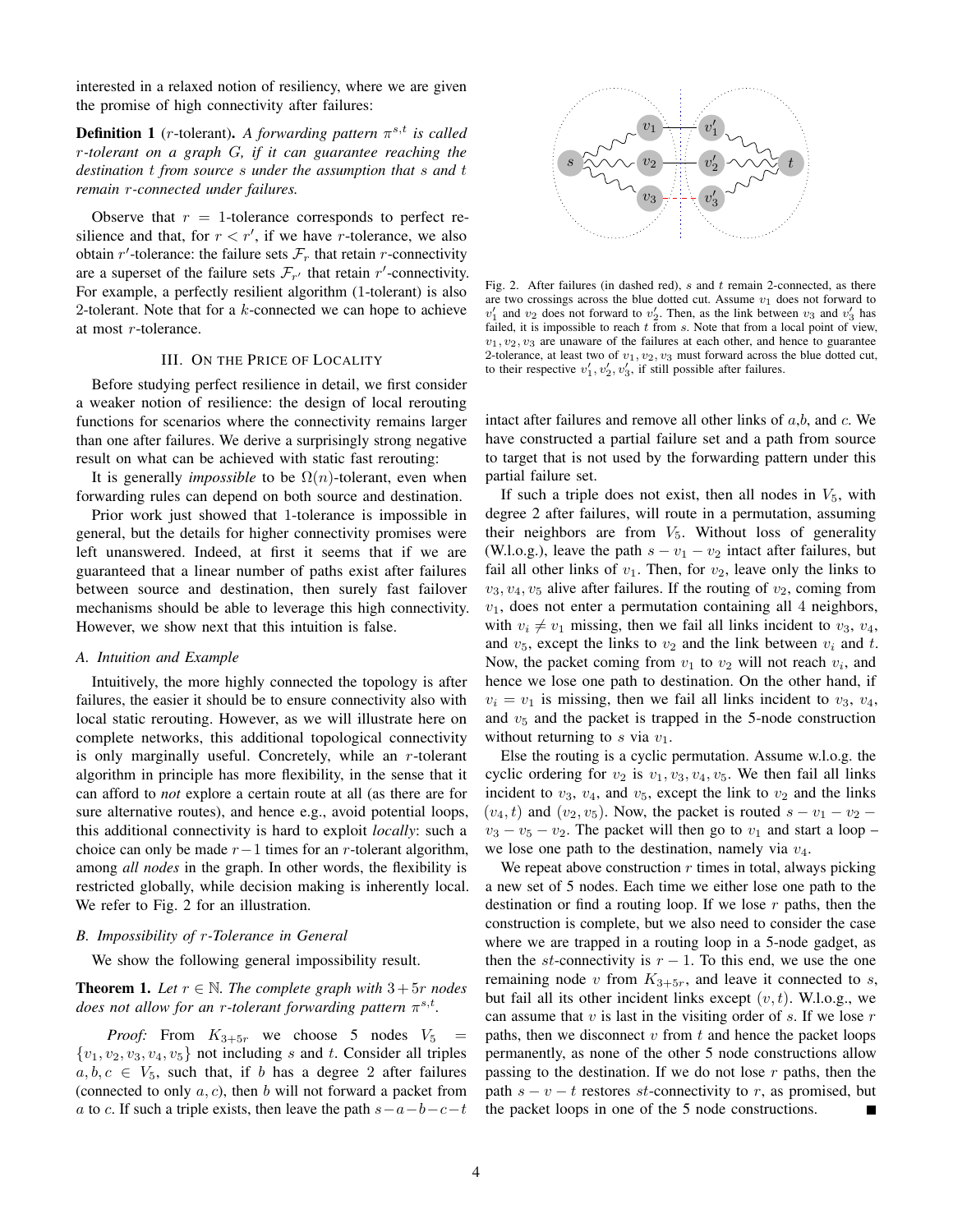Note that  $r$ -tolerance is preserved under iteratively taking subgraphs, *i.e.*, if G allows for r-tolerance, then every  $G' \subset G$ allows for r-tolerance as well. The reason is that we can obtain  $G'$  as a component of  $G$  by failing the missing links.

**Corollary 1.** *Let*  $r \in \mathbb{N}$ *. If a graph G has*  $K_{3+5r}$  *as a subgraph, then* G has no r-tolerant forwarding pattern  $\pi^{s,t}$ .

#### *C.* r*-Tolerance and Minors*

Even though  $r$ -tolerance is preserved under taking subgraphs, we next show that  $r$ -tolerance is not preserved for graph minors, for all  $r > 2$ . This is in contrast to the result of Foerster et al. [23], who showed that it is preserved for  $r = 1$ .

**Theorem 2.** *For each*  $r \in \mathbb{N}$ :  $r \geq 2$  *holds: There exists an* r*-tolerant graph* G *with a minor* G′ *that is not* r*-tolerant.*

*Proof:* Given parameter  $r > 1$ , we take the construction from Theorem 1 as  $G'$  and now build a graph  $G$ , s.t.  $G$  is r-tolerant and  $G'$  is a minor of G. Given  $G'$ , add a new source node  $s'$ , connect it with  $r - 1$  paths to s, and add the link  $(s', t)$ . An algorithm that is r-tolerant on this new graph simply routes from  $s'$  to  $t$  via the direct link; if that link fails, the r-tolerance promise does not hold. Now, observe that the graph construction from Theorem 1 is a minor of the above construction (obtained by merging  $s'$ , s, as well as the paths between them, and removing the link between  $s'$  and  $t$ ), i.e., the existence of an  $r$ -tolerant forwarding pattern does not imply the existence of an  $r$ -tolerant forwarding pattern for minors, for any  $r \geq 2$ .

We note that if  $s$  and  $t$  are less than  $r$ -connected before the failures occur,  $r$ -tolerance trivially holds:  $r$ -tolerance is a promise problem, only considered under high connectivity. On complete graphs, r-tolerance is also trivial for  $K_{r+1}$ , as a removal of the source-destination link removes the promise of r-connectivity. We can slightly extend this result:

# **Theorem 3.** *For each*  $r \in \mathbb{N}$   $K_{2r+1}$  *admits r*-tolerance.

*Proof:* Foerster et al. [23, Theorem 6.1] showed that perfect resilience can be maintained if source and destination have distance at most two after failures, and we now leverage their algorithm. Assume that the link between source and destination fails on  $K_{2r+1}$  – else the statement holds by routing in a single direct hop. When source  $s$  and destination  $t$  on  $K_{2r+1}$  remain *r*-connected, then *s* is connected to at least *r* neighbors  $V_1$  different from  $t$  and  $t$  is connected to at least  $r$ neighbors  $V_2$  different from  $s$ . Besides source and destination,  $K_{2r+1}$  has only  $2r-1$  nodes, and hence  $|V_1 \cap V_2| \geq 1$ , *i.e.*, a path of length 2 exists between source s and destination t.  $\blacksquare$ 

We next briefly investigate complete bipartite graphs. If source and destination are in the same part, then the distance-2 algorithm [23, Theorem 6.1] applies if the other part has at most  $2r - 1$  nodes, as in the proof above. If source and destination are in different parts, then the distance-2 algorithm is no longer directly applicable, as every route besides the direct source-destination link has a length of at least 3. However, we can extend the distance-2 forwarding pattern to distance 3 in complete bipartite graphs.

Theorem 4. *For all bipartite graphs* G *there is a forwarding pattern* π s,t *that can guarantee reaching the destination* t *from source s, if s* and *t* are at distance at most 3 in  $G \setminus F$ .

*Proof:* First, whenever the destination is a neighbor, we route to it, as highest priority. Else, the source and each neighbor of the source routes in a cyclic permutation. If a node is not the source or a neighbor of the source, then the packet bounces back (distance to source  $= 2$ ). We only visit a node v of distance 3 if  $v = t$ . Moreover, if the st-distance is at most 3, we will also reach  $t$  from  $s$ , as (without the hop to the destination or stopping when finding the destination), our algorithm traverses all links  $E_1$  incident to the destination and all links  $E_2$  adjacent to those in  $E_1$ , *i.e.*, *t* is found with a distance of at most 2, and if the distance is exactly 3, the last link is adjacent to a link in  $E_2$ .

Applying Theorem 4 to complete bipartite graph yields:

## **Theorem 5.** *For each*  $r \in \mathbb{N}$   $K_{2r-1,2r-1}$  *admits r*-tolerance.

*Proof:* Let A and B the two parts of the bipartite graph  $K_{2r-1,2r-1}$ . Assume w.l.o.g  $s \in A$ . We now perform a case distinction whether  $t \in A$ . We start with the case where this is true. Due to  $r$ -connectivity after failures, the source  $s$  retains at least r neighbors  $V_s$  in B, and the destination t retains at least r neighbors  $V_t$  in B as well. Hence,  $|V_s \cap V_t| \ge 1$  due to B having at most  $2r - 1$  nodes, *i.e.*, a route of length 2 exists between  $s$  and  $t$ .

We next consider the remaining case where w.l.o.g. the destination is in B the second part. If the link  $(s, t)$  exists we are done immediately and hence assume it has failed. Else, s has at least r neighbors  $V_s$  in B and t has at least r neighbors  $V_t$  in A. Pick  $u \in V_s$ : u has at least  $r-1$  neighbors  $V_u$  in  $A - \{s\}$ . Since  $|A - \{s\}| = 2r - 2$ ,  $V_t \cap (A - \{s\})$  (of size r) and  $V_u \cap (A - \{s\})$  (of size  $r - 1$ ) necessarily intersect. Let w a node in this intersection: w is neighbor of both  $u$  and  $t$ , hence source and destination have a distance of at most 3 via the path  $s - u - w - t$ .

We recall that  $r$ -tolerance is preserved for all subgraphs and obtain the following corollary:

**Corollary 2.** For each  $r \in \mathbb{N}$  it holds that  $K_{2r+1}$  and K2r−1,2r−<sup>1</sup> *and all their respective subgraphs admit* r*tolerance.*

#### IV. PERFECT RESILIENCE WITH SOURCE

Given our insights on the feasibility of local fast rerouting in more highly connected graphs, we now turn to studying perfect resilience: resilience in scenarios where arbitrary links can fail, as long as the graph remains connected. Recall that we aim to chart a landscape of perfect resilience in this paper, and in this section, we start analyzing a model where routing rules can depend both on the source and the destination of a packet. In the next section, we will then consider the scenario where rules can only depend on the destination. Given the result of the previous section, our characterization will revolve around graphs which feature dense minors before failures occur.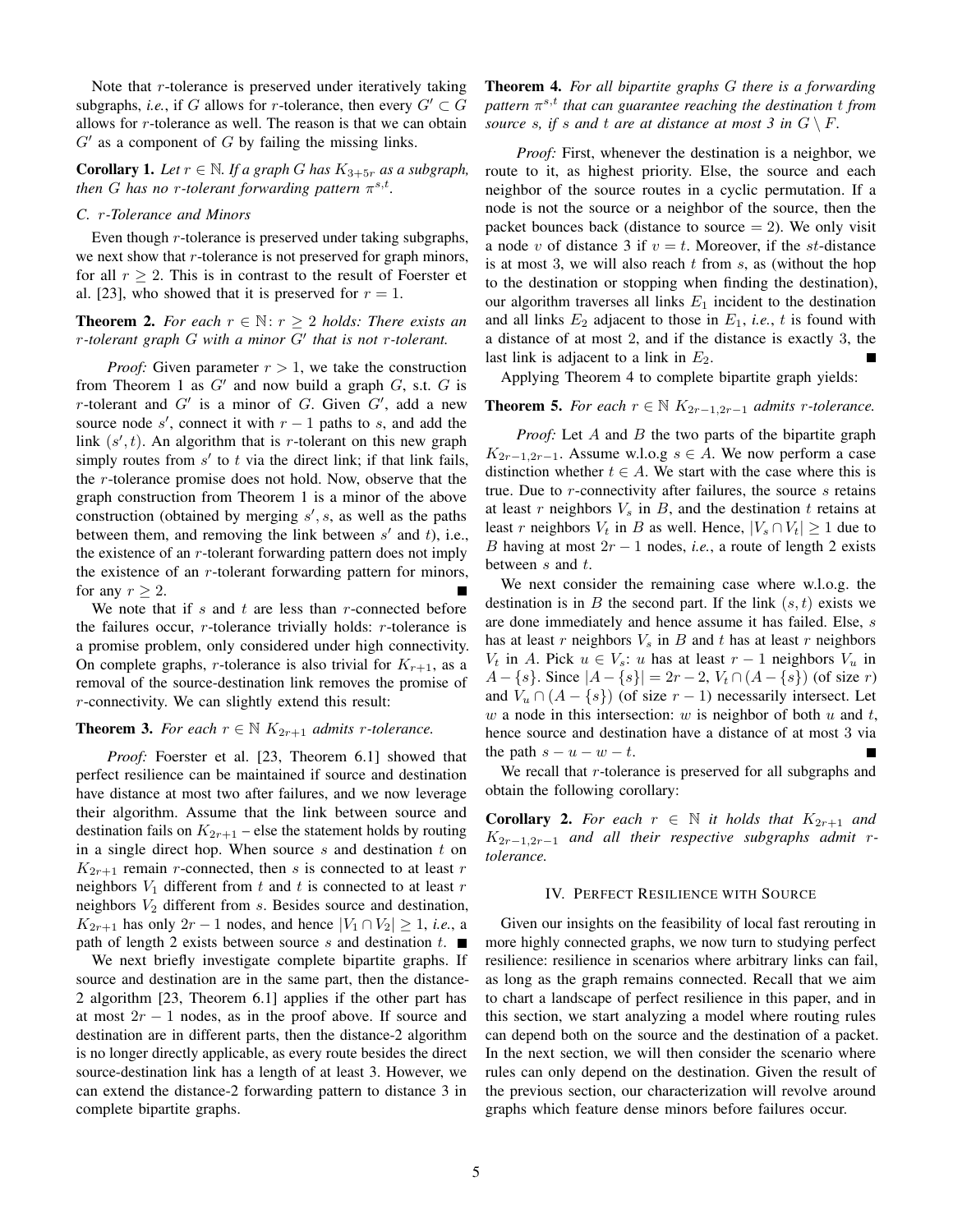## *A. Impossibility Results*

We first show that it is impossible to achieve perfect resilience on complete graphs with seven nodes.

Theorem 6. *The complete graph with seven nodes, minus one link, does not allow perfect resilience, i.e.,*  $A_p(K_7^{-1}, s, t) = \emptyset$ .

Note that when considering perfect resilience, it is at most as hard to route in a subgraph as one can treat the missing edges as failed edges to simulate a forwarding pattern of a supergraph. We will see in our case study in Section VIII that removing one link makes a difference for the applicability of our results.

*Proof Sketch:* The proof idea is depicted in Fig. 3: as any of the neighbors of  $v_2$  could be the only way to reach  $t$ ,  $v_2$  must route in a cyclic permutation if no incident links fail, analogously for the neighbors of  $v_2$  if they have a degree of two and do not neighbor  $s, t$  after failures. Hence, for every permutation chosen for  $v_2$ , the failures of the surrounding nodes can be adjusted such that a routing loop occurs. E

The above proof never removes more than 15 links, hence:

Corollary 3. *Even under the promise that at most 15 links fail and there is an* st*-path, the complete graph* K<sup>7</sup> *with seven nodes does not allow for a forwarding pattern* π s,t *that can guarantee reaching the destination t from source s if*  $|F| \le 15$ *.* 

Impossibility can be shown on the  $K_{4,4}$  analogously, however, as it is much sparser than the  $K_7$ , we need to remove less links. We omit the case distinction details.

Theorem 7. *The complete bipartite graph with eight nodes, four in each part, minus one link, does not allow for perfect resiliency, i.e., it holds that*  $A_p(K_{4,4}^{-1}, s, t) = \emptyset$ *.* 

Corollary 4. *Even under the promise that at most 11 link fail and that there is an* st*-path, the complete bipartite graph*  $K_{4,4}$  does not allow for a forwarding pattern  $\pi^{s,t}$  that can *guarantee reaching the destination t from source s if*  $|F| \le 11$ *.* 

*1) Generalization of Impossibility: Minor Relationships:* It was previously shown that if a graph  $G$  allows for perfect resiliency with the source, so do all minors of  $G$  [23, §4]. Hence and in particular, all graphs containing a  $K_{4,4}$  or a  $K_7$ minus one link as a minor do not allow for perfect resilience.

## *B. Possibility Results*

We now provide positive results on when perfect resilience is achievable. Interestingly, as we will see, we can almost



Fig. 3.  $K_7$  (without s-t link) impossibility, when  $v_2$  routes with the permutation  $v_1, v_3, v_4, v_5, v_1$ . As  $v_3, v_5$  also route in a cyclic permutation, due to local indistinguishability, packets loops permanently in  $v_2-v_3-v_5-v_2$ .

# Algorithm 1 Perfectly resilient algorithm for  $K_5$  and its minors

**Input:** packet from source  $s$  to be delivered to destination  $t$ , local failure set  $F_i$ , identifiers  $u < v < w$ 

**Output:** forwarding port decision at node  $i$ 

1: if  $(i, t) \notin F_i$  then

$$
2: \qquad \textbf{send to} \; t
$$

- 3: else if  $i = s$  then
- 4: **if** exactly one neighbor  $v$  is reachable then
- 5: send to  $v$
- 6: else if exactly two neighbors  $u, v$  are reachable,  $u < v$ then
- 7: **if**  $\text{inport} = \perp$  **then** send to u
- 8: **else** send to v  $\triangleright$  ignore inport
- 9: **else if** exactly three neighbors  $u, v, w$  are reachable,  $u < v < w$  then
- 10: **if** inport =  $\perp$  **then** send to u

11: else if 
$$
import = w
$$
 then send to  $v$ 

12: else then send to 
$$
w \Rightarrow \text{coming from } u \text{ or } v
$$

13: else

- 14: if  $\text{import} = s$  then send to the neighbor with lowest ID (not  $s$ ) or send back to  $s$  if no other choice
- 15: **else if** there is a reachable neighbor x and inport  $\neq x$ then send to  $x$
- 16: **else if** s is reachable **then** send to s

17: else send back to inport

perfectly complement above impossibility results, by providing algorithms for graphs characterized by less dense minors.

Theorem 8. *For all graphs with at most five nodes Algorithm 1 describes a forwarding pattern matching on the source guaranteeing perfect resilience.*

*Proof:* We proceed by showing that packets routed with Algorithm 1 reach the destination for all possible distances between source and destination after failures.

By showing it for  $K_5$ , we directly show correctness for all minors of  $K_5$  as well due to [23, Corollary 4.2].

If the distance between source and destination is one, Line 2 of the algorithm ensures the packet arrives at its destination directly.

If the distance is two, there are four non-isomorphic candidate graphs on which a packet could visit all other nodes before visiting t,  $G_1, G_2, G_3, G_4$  with  $V = \{s, t, x, y, z\}$ and link sets  $E_1 = \{(x, y), (y, s), (s, z), (z, t)\}, E_2 =$  $E_1 \cup \{(x, s)\}, E_3 = \{(x, s), (s, y), (y, z), (z, t), (s, z)\}\$ and  $E_4 = \{(s, x), (s, y), (s, z), (z, t)\}\text{, after removing the failed}$ links respectively. Depending on how we order the IDs for  $x, y, z$  for  $E_1$ , the algorithm may first explore x before returning to s but it will definitely visit z via y and thus find t. For  $E_2$ , the algorithm will head straight towards  $t$  if  $z$  has the lowest identifier. If  $y$  is the lowest identifier, the algorithm will visit the nodes in the order  $s, y, x, s, z, t$  regardless of the order of the identifiers of  $x, y$ . For  $E_3$ , the sequence of nodes visited starts with  $s, x, s$  if x has the lowest identifier, followed by  $y, z, t$  if  $y = v$  and  $z = w$  or z, t otherwise. If y has the lowest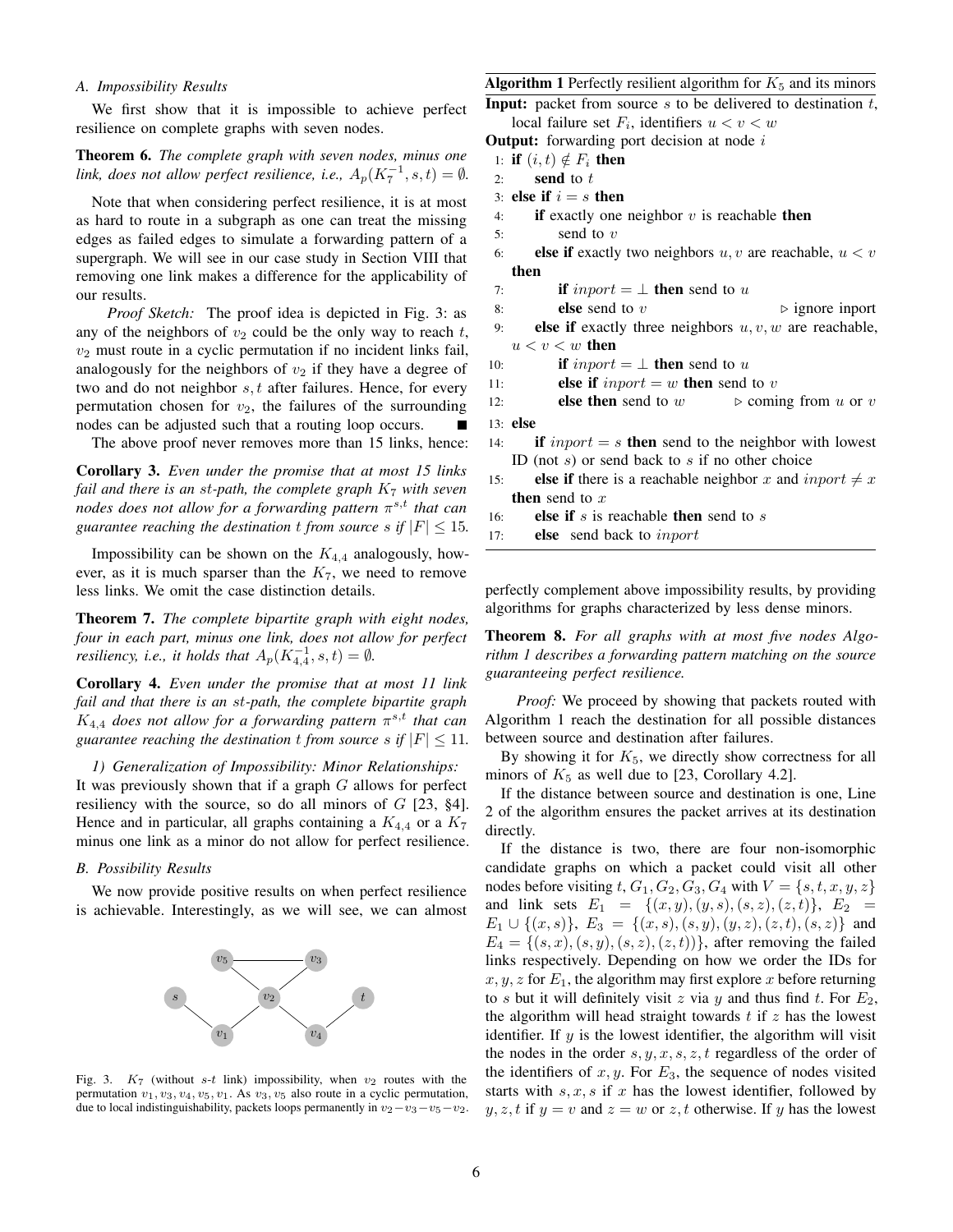identifier the sequence is  $s, y, z, t$ , if  $z = y$  it is  $s, z, t$ . For  $E_4$ the algorithm guarantees that all neighbors of the source are visited if the previous ones did not connect to the destination as the nodes will send the message back if they can't forward it to t. Note that for subgraphs of  $G_1, G_2, G_3, G_4$  where  $(s, x)$ is missing and/or  $(s, y)$  is missing from  $G_4$  the destination is reached in at most the same number of steps as well by the same line of arguments, as some detours will not be taken.

If the distance is three, six non-isomorphic candidate graphs exist where a packet could visit all other nodes before visiting t,  $G'_1, G'_2, G'_3, G'_4, G'_5, G'_6$  with  $V = \{s, t, x, y, z\}$ and link sets  $E'_1 = \{(x, s), (s, y), (y, z), (z, t)\}, E'_2 =$  $E_1 \cup \{(x,y)\}, E'_3 = \{(s,x),(x,y),(y,t),(z,y)\}, E'_4 =$  $\{(s, x), (x, y), (y, t), (z, x))\}, E'_{5} = E_{4} \cup \{(z, y)\},$  and  $E'_{6} =$  $E_5 \cup \{(z,t)\}\text{, after removing failed link respectively. For } E_1'$ the algorithm will forward packets on its direct path to the destination if  $y = u$ . Otherwise there might be a detour to x first. For  $E'_2$ , if  $x = u$  then the sequence of nodes visited is  $s, x, y, z, t$ , if  $y = u, x = v$  then it is  $s, y, x, s, x, y, z, t$ , if  $y = u, z = v$  or  $z = u, y = v$  then no detour is taken and it the remaining case with  $z = u, x = v$  the path used Is  $s, x, y, z, t$ . For  $E'_3$ , the path taken is  $s, x, y, t$  and for  $E_4$  a visit to z might be included but no loop introduced. For  $E'_5$ , z is visited if  $z < y$  leading to a path of  $s, x, z, y, t$  and  $s, x, y, t$  otherwise. In the last graph  $E'_6$ , visiting z would lead to a shortcut to t and in both cases  $t$  is reached. Note that for subgraphs of  $G'_1$ without  $(s, x)$  and  $G'_3, G'_4$  without link to z the destination is reached in at most the same number of steps as well by the same line of arguments, as some detours will not be taken.

If the distance is four, the nodes form a chain and the algorithm ensures that all nodes forward the packet until it reaches it destination.

We obtain further positive results for complete bipartite graphs:

Theorem 9. *There exists a forwarding pattern matching on the source and guaranteeing perfect resilience for the complete bipartite graph with three nodes in each part, and its minors.*

*Proof:* We proceed similarly to the  $K_5$  case. Let  $V_1$  =  ${a, b, c}$ ,  $V_2 = {v_1, v_2, v_3}$  and  $E = V_1 \times V_2$ .

We first describe a forwarding pattern for the case where the source is not in the same part as the target and demonstrate that a packet forwarded accordingly reaches its destination under all failure sets if the remaining graph is connected. In the following table, we state for each node and inport combination the order in which a node tries to forward a packet to an outport if w.l.o.g. the source is  $s = a$  and the destination is  $t = v_3$  (recall that we write  $\perp$  for the case without inport at the source):

| $(0)$ s | $\perp: t, v_1, v_2$ | $v_1: v_2$         | $v_2: v_2$ |
|---------|----------------------|--------------------|------------|
| @b      | $v_1: t, v_2, v_1$   | $v_2: t, v_1, v_2$ |            |
| @c      | $v_1: t, v_2, v_1$   | $v_2: t, v_1, v_2$ |            |
| $@v_1$  | s : b, c, s          | b : c, s, b        | c: b, s, c |
| $@v_2$  | s : b, c             | b : c, b           | c: b.c     |

To illustrate how to read this table, let us look at forwarding pattern for a packet arriving at node b coming from node  $v_2$ . If the link to node  $t$  is up, the packet will be sent to its destination directly. If the link to t is not available, but the link to  $v_1$  is, then the packet will be forwarded to  $v_1$ . If the link to t and the link to  $v_1$  are down, then the packet is returned to  $v_2$ .

If the degree of the source after failures is three, the source has a link to the destination and the packet will be sent there directly. If the degree of the source after failures is two, s will forward the packet to  $v_1$  first. *Case k*: If  $v_1$  is only connected to the source, the packet will be sent back to s which in turn will forward it to  $v_2$ . In this case, for source and destination to be connected then  $(v_2, b)$  and  $(b, t)$  must be up and the pattern ensures it reaches  $t$ . *Case l*: If  $v_1$  has a degree of two post failures and  $(v_1, x)$  with  $x \in \{b, c\}$  is up, then the packet is sent to x. If x is connected to t we're done, otherwise the forwarding pattern will either (i) send the packet to  $v_2$ , if  $(x, v_2) \notin F$  from where it will reach t via c if  $x = b$  or via b or (ii) the packet will be bouncing back to s and traverse  $v_2$ and the remaining node in  $V_1$  connecting to t. *Case m*: If all links at  $v_1$  are up, the packet will first visit b from where it will either (i) bounce back to  $v_1$  because the degree of b is one or (ii) reach t directly or (iii) be forwarded to  $v_2$  and reach t via c. If back at  $v_1$ , the packet will be forwarded to c next and get to t from there. If the source is only connected to  $v_1$  after the failures, then  $v_1$  must have a remaining degree 2 or 3 and the forwarding pattern visit the nodes in  $V_1$  as described in *Case l .(i)* and *Case m.(i)-(iii)*. If the source is only connected to  $v_2$  after the failures, then  $v_2$  must have remaining degree 2 or 3, the arguments from the previous statement hold for this case too.

Thus we have shown that for  $s$  and  $t$  in different parts the forwarding pattern routes a packet successfully or the failures disconnect the source from the destination.

If the source and the destination are in the same part, the following forwarding pattern allows packets to reach their destination if w.l.o.g. the source is  $s = a$  and the destination is  $t = c$  the graph remains connected under failures (using the table notation introduced in the proof of Theorem 9).

|                           | $\omega$ s $\perp$ : $v_1, v_2, v_3$ $v_1$ : $v_3, v_2$ |                                                                               | $v_2: v_3$ | $v_3$ : $v_2$ |  |
|---------------------------|---------------------------------------------------------|-------------------------------------------------------------------------------|------------|---------------|--|
|                           |                                                         | @ $b$ $v_1$ : $v_2, v_3, v_1$ $v_2$ : $v_3, v_1, v_2$ $v_3$ : $v_1, v_2, v_3$ |            |               |  |
|                           | $\omega$ $v_1$ $s: t, b, s$ $b: t, s, b$                |                                                                               |            |               |  |
|                           | $\omega_0$ $s : t, b, s$                                | b: t, b, s                                                                    |            |               |  |
| $\omega_{3}$ $s: t, b, s$ |                                                         | b: t, s, b                                                                    |            |               |  |

Let us assume there is a failure set under which a packet will not reach the destination with this forwarding pattern. If the degree of the source after failures is three, the packet will first go to  $v_1$ .  $(v_1, t)$  must be in the failure set, as the destination would be reached in the next hop otherwise. Thus the remaining degree of  $v_1$  is either one or two. In the first case the packet is sent back to  $s$ , where it will be sent to  $v_3$ .

If  $(v_3, b)$  is up, the packet is sent to b and if possible forwarded to  $v_2$  from where it would reach the destination. Hence,  $(v_2, b)$  must be down and the packet is sent back to  $v_3$ from  $b$  and then forwarded back to  $s$  from where it will be sent to  $v_2$  and reach the destination.

On the other hand, if  $(v_1, b)$  is available, then the packet will be sent to  $b$ . There are four possibilities for  $b$ . If  $b$  has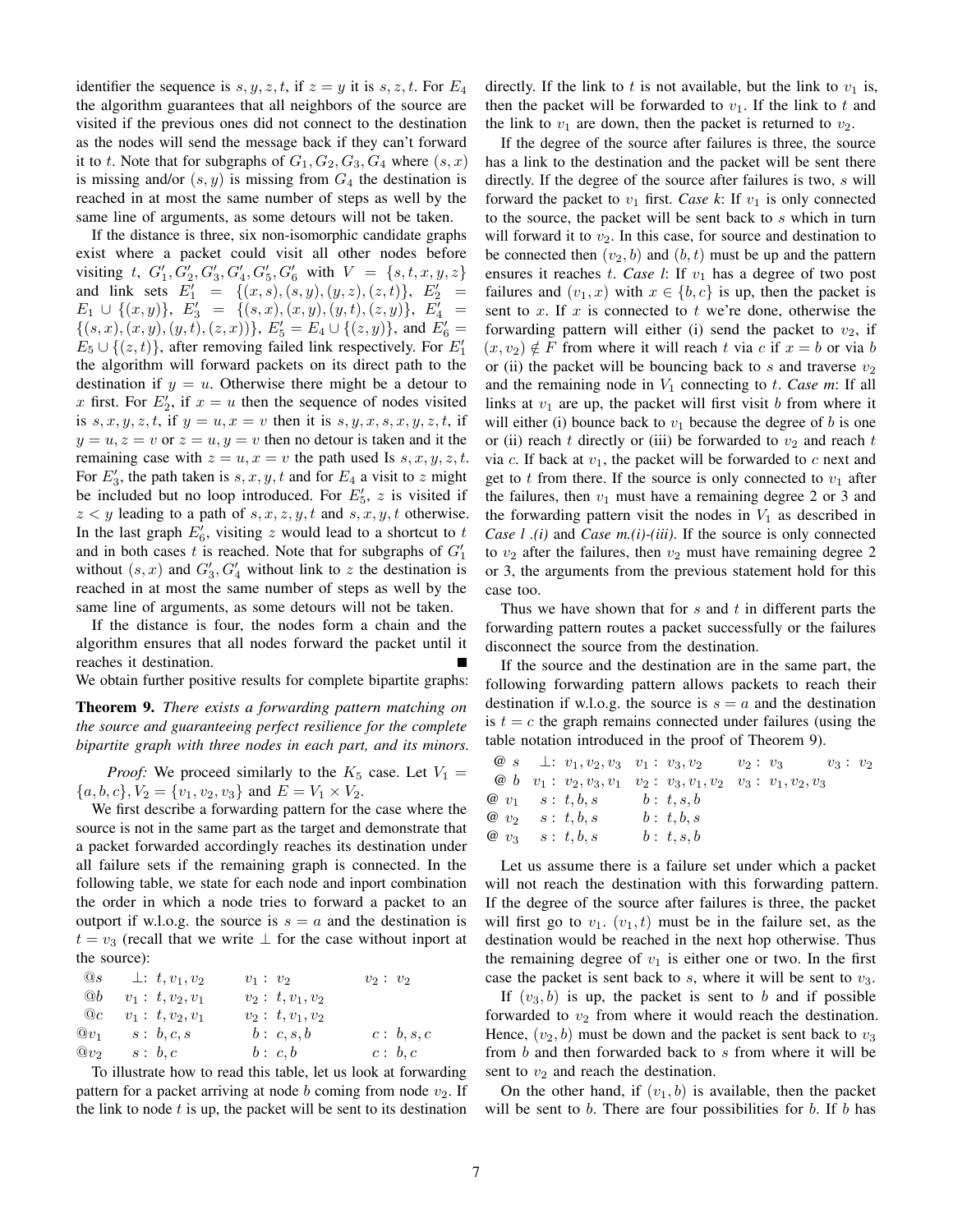no other neighbors the packet will go back to the source via  $v_1$ , then visit  $v_3$  and finally reach the destination from  $v_2$ . If b is connected to  $v_2$  but not  $v_3$  after failures, the packet will bounced back to  $b$ , and then reach the destination via  $v_1, s, v_3$ . If b is connected to  $v_3$  but not  $v_2$  after failures, the packet will forwarded to the destination along the sequence  $b - v_3 - s - v_2 - t$ . If  $(b, v_2)$  and  $(b, v_3)$  are up, then the packet will reach the destination via  $v_2$  if  $(v_2, t)$  is available or go back to  $b$  and visit  $v_3$  to achieve the same end result.

If the degree of the source after failures is two,  $(s, x)$  and  $(s, y)$  for  $x, y \in V_2$  are up. If the remaining degree of x is one, then the packet is sent to  $y$  via  $s$ . From there it will either reach the destination directly or via b and  $z \in V_2 \setminus \{x, y\}$  unless the graph is disconnected. If the remaining degree of  $x$  is two, then the packet is sent to  $b$  and we can distinguish between three cases for b. If b has no other neighbors the packet will go back to the source via  $x$ , then visit  $y$ . From there it will either reach the destination directly or via b and  $z \in V_2 \setminus \{x, y\}$ unless the graph is disconnected. If  $b$  is connected to  $y$  but not  $z$  after failures, the packet will reach the destination from  $y$ unless the graph is disconnected. If b is connected to y and z after failures, the packet will be forwarded to the destination as both  $y$  and  $z$  will visited since the forwarding pattern at  $b$ is a cyclic permutation without any locally incident failures, either directly or via a detour to s.

If the remaining degree of  $x$  is three, then the packet is sent to t directly and hence there is no failure set that causes a loop in this case.

If the degree of the source after failures is one, the node  $x \in V_2$  the packet is sent to first must have remaining degree at two, as the destination could be reached directly from there or the graph would be either disconnected otherwise. Thus the packet will be forwarded to  $b$  which may be still connected to one or two nodes in  $V_2$ . In the former case the messages is sent to  $y \in V_1$ ,  $x! = y$  which must be connected to t and the pacet will reach its destination. In the latter case, it will bounced back from from the next node visited and since the forwarding pattern at b without any locally incident failures forms a cyclic permutation the last remaining node in  $V_1$  is explored next. Thus the destination is reached in this last remaining case as well and we demonstrated that there is no failure set that doesn't disconnect source and destination leading to a routing loop.

Lastly, the statement extends to all minors of  $K_{3,3}$  due to [23, Corollary 4.2]. Г

## V. PERFECT RESILIENCE WITHOUT SOURCE

Given our characterization of when perfect resilience is possible in a model where both the source and the destination of a packet can be matched, we now continue charting the landscape of perfect resilience by considering a model where forwarding rules can only depend on the destination. We are able to provide an almost perfect characterization with respect to complete and complete bipartite graphs.

## *A. Impossibility Results*

Foerster et al. [23] showed that  $K_5$  and  $K_{3,3}$  do not allow for perfect resilience in the destination-based model, *i.e.*,  $A_p(K_5, t) = \emptyset$  and  $A_p(K_{3,3}, t) = \emptyset$ . Their proof construction for  $K_5$  starts at some node  $v \neq t$ , where the link  $(v, t)$  is removed, leaving all other links incident to  $v$  intact. In their construction, all nodes, except the one node connected to t, must route in a cyclic permutation, a fact retained even if the link  $(v, t)$  never existed. Hence:

Theorem 10. *A complete graph with five nodes, minus one*  $\lim_{k} K_5^{-1}$ , does not allow for a perfectly resilient forwarding *pattern,* i.e.,  $A_p(K_5^{-1}, t) = \emptyset$ .

For  $K_{3,3}$ , Foerster et al. [23] start their construction on a node  $v$  which is in the same part as the destination, and hence there was no link  $(v, t)$  to begin with. However, we can observe that in their construction, the permanent loop also traverses nodes of the other part (without  $t$ ) and the routing behavior remains unchanged if we remove one link incident to  $t$  (cyclic permutations are enforced for all non-neighbors of the destination).

Theorem 11. *A complete bipartite graph with three nodes in* each part, minus one link,  $K_{3,3}^{-1}$ , does not allow for a perfectly *resilient forwarding pattern, i.e.,*  $A_p(K_{3,3}^{-1}, t) = \emptyset$ .

Whereas  $K_5$  and  $K_{3,3}$  are not planar, both  $K_5^{-1}$  and  $K_{3,3}^{-1}$ are planar [38]. We note that  $K_5^{-1}$  is a minor of the planar 7-node construction to show impossibility in [23, Theorem 5.3] and hence Theorem 10 improves their planar result with a smaller number of link and nodes.

*1) Generalization of Impossibility: Minor Relationships:* It was previously shown that if a graph  $G$  allows for perfect resiliency in destination-based routing, so do all minors of G [23, §4]. Hence all graphs containing a  $K_{3,3}$  or a  $K_5$  minus one link as a minor do not allow for perfect resilience.

#### *B. Possibility Results*

*1) One Link Less Gives Perfect Resilience:* We next show that the results from §V-A are tight in the sense that removing one additional link from these graphs allows for perfect resilience. We will need the following result:

**Corollary 5** (Corollary 6.2 [23]). *Let*  $G' = (V \setminus \{t\}, E)$  *be outerplanar. Then* G = (V, E) *allows for perfectly resilient forwarding patterns*  $\pi^t$  *without the source.* 

We start with  $K_5^{-2}$  in Theorem 12 and  $K_{3,3}^{-2}$  in Theorem 13.

Theorem 12. *A complete graph with five nodes, minus two*  $\frac{1}{10}$   $K_{5}^{-2}$ , allows for a perfectly resilient forwarding pattern  $\pi^t$ , as well as for all minors of  $K_5^{-2}$ .

*Proof:* Let the nodes of  $K_5^{-2}$  be  $v_1, v_2, v_3, v_4, v_5 = t$ . We proceed by case distinction. If  $t$  has one or zero links removed, then the remaining 4-node graph is a proper subgraph of  $K_4$  and hence is outerplanar, *i.e.*, Corollary 5 yields perfect resilience.

If t has two links removed, then let w.l.o.g.  $v_1, v_2$  be the neighbors of t. Note that the graph without t is a  $K_4$  and hence is not outerplanar. In order to obtain perfect resilience, we need to visit, from the starting node v, all of  $v_1, v_2$  being in the same component as  $v$ , which we can obtain by using the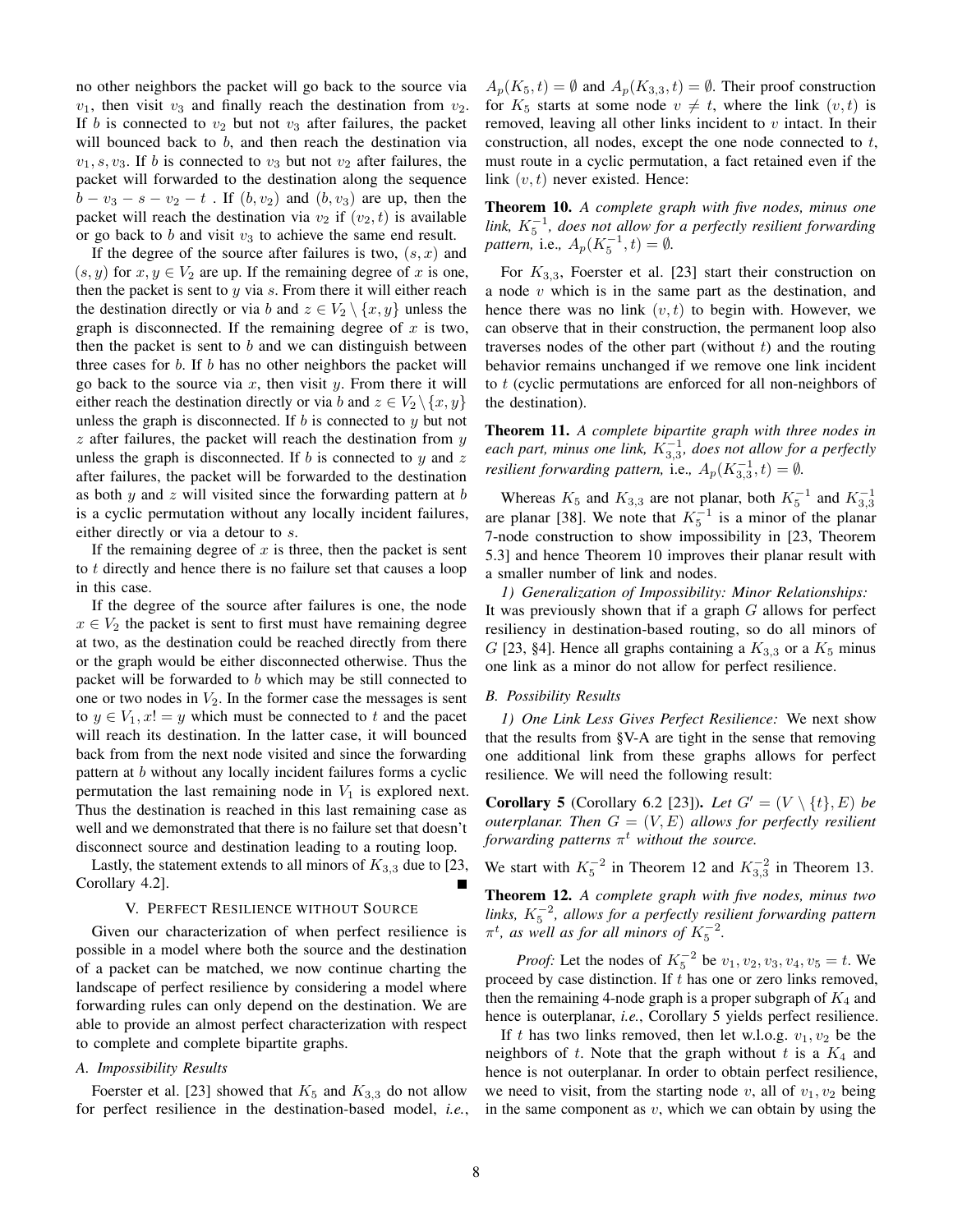|  |                                                                                                                       | @ $v_1 \perp v_2, v_3, v_4 \quad v_3 : v_2, v_4, v_3 \quad v_4 : v_2, v_3, v_4 \quad (v_2$ : when we visit both we are done) |
|--|-----------------------------------------------------------------------------------------------------------------------|------------------------------------------------------------------------------------------------------------------------------|
|  |                                                                                                                       | @ $v_2 \perp v_1, v_3, v_4 \quad v_3 : v_1, v_4, v_3 \quad v_4 : v_1, v_3, v_4 \quad (v_1$ : when we visit both we are done) |
|  | $\varnothing$ $v_3$ $\perp$ : $v_2, v_1, v_4$ $v_1$ : $v_2, v_4, v_1$ $v_2$ : $v_1, v_4, v_2$ $v_4$ : $v_1, v_2, v_4$ |                                                                                                                              |
|  | @ $v_4$ $\perp$ : $v_1, v_2, v_4$ $v_1$ : $v_2, v_3, v_1$ $v_2$ : $v_1, v_3, v_2$ $v_3$ : $v_2, v_1, v_3$             |                                                                                                                              |
|  |                                                                                                                       |                                                                                                                              |

Fig. 4. Routing table to visit both neighbors of  $t$  in Fig. 5 under perfect resilience.



Fig. 5.  $K_5$  with 2 edges incident to t removed.

following forwarding pattern, where we state in the table in Fig. 4 for each inport in which order outports are considered (using the table notation introduced in the proof of Theorem 9):

The correctness of our algorithm follows by careful case distinction, showing that  $v_1$  or  $v_2$  will be visited. Lastly, the proof extends to all minors of  $K_5^{-2}$  due to [23, Thm 4.3].

Theorem 13. *A complete bipartite graph with three nodes* in each part, minus two links,  $K_{3,3}^{-2}$ , allows for a perfectly *resilient forwarding pattern* π t *, as well as for all minors of*  $K_{3,3}^{-2}$ .

*Proof:* Denote nodes of the first part as  $v_1, v_2, v_3 = t$  and second part as  $v_4$ ,  $v_5$ ,  $v_6$ . If  $v_3 = t$  has zero or one link removed, then the remaining 5-node graph is a proper subgraph of  $K_{2,3}$ and hence is outerplanar, *i.e.*, we obtain perfect resilience with Corollary 5. If  $t$  has two link removed, then there is only one node connected to t, w.l.o.g.  $v_6$ , and the graph without  $t, v_6$  is a  $K_{2,2}$ , which is outerplanar. We hence obtain perfect resilience by first routing to  $v_6$  with Corollary 5 and then to t. The proof extends to all minors of  $K_{3,3}^{-2}$  [23, Theorem 4.3].

#### VI. RESILIENCE WITH FEW FAILURES

We now study failover routing given a promise that only a small fraction of link are removed. It should be noted that in general we can use any constant-sized graph that does not have a perfectly resilient forwarding pattern, and pad it with extra unhelpful link (and nodes) such that the fraction of link that fail can be made arbitrarily small. Therefore the general case is uninteresting, and we must consider specific graph classes.

We consider routing with source and destination information on complete graphs and complete bipartite graphs. In this setting, there are no perfectly resilient forwarding patterns for  $K_7$  and  $K_{4,4}$  (§IV-A). We use a simulation argument to extend these results to graphs of any size: complete graphs and complete bipartite graphs do not have forwarding patterns even if only  $O(\sqrt{|E|})$  links fail. In the context of routing without source information slightly better constants can be achieved using the constructions of Foerster et al. [23].

# Theorem 14. *For every forwarding pattern on the complete graph*  $K_n$  *on*  $n \geq 8$  *nodes, there is a set of link failures of size at most* 6n − 33 *such that the forwarding pattern fails.*

*Proof:* Assume that the claim does not hold for some *n*. Then there must exist a forwarding pattern  $\pi^{s,t}$  that succeeds even if any  $r(n)$  links fail. We simulate  $\pi^{s,t}$  on the complete graph  $K<sub>7</sub>$  and reach a contradiction with the impossibility of perfectly resilient routing on  $K_7$  (§IV-A). Given  $K_7$ , construct a virtual  $K_n$  by adding  $n-7$  virtual nodes and virtual links between all pairs of nodes. We construct a failure pattern for

 $K_n$  that contains the real failure pattern on  $K_7$  as a subset, and simulate  $\pi^{s,t}$ . The failure set F on  $K_n$  is defined as follows.

1) Fail all links between the non-destination nodes of  $K_7$ and the virtual nodes  $(6(n-8)$  links in total).

2) Fail all links that fail in  $K_7 \leq 15$  links by Corollary 3). We do not need to fail any additional links incident to the destination. Each node  $v$  in  $K_7$  can use the forwarding function  $\pi_v^{s,t}$  as if it were on  $K_n$ . Since only the destination is connected to the virtual nodes, the packet will never leave the real network  $K_7$ . Since we assumed  $\pi^{s,t}$  forwards correctly on  $K_n$ , it must also forward correctly on this particular failure set. Therefore it forwards correctly on  $K_7$ , a contradiction. In total, the number of links in F is  $6(n-8) + 15 = 6n - 33$ .

The result is asymptotically the best possible. For example Foerster et al. showed that forwarding with source and destination is always possible if the distance between  $s$  and  $t$ in  $G \setminus F$  is at most 2 [23, Theorem 6.1]. This holds on the complete graph when  $|F| \leq n-2$ .

We can give a similar construction for complete bipartite graphs. The proof is a simulation argument based on the impossibility of the  $K_{4,4}$  (§IV-A):

Theorem 15. *For every forwarding pattern on the complete bipartite graph*  $K_{a,b}$ *, where*  $a \ge b \ge 4$ *, there is a set of link failures of size*  $3a + 4b - 21$  *s.t. the forwarding pattern fails.* 

*Proof:* Consider an instance of  $K_{4,4}$  such that the node that has the packet initially is on the same side as the destination. Create the virtual graph  $K_{a,b}$  by adding  $a + b - 8$  nodes and the corresponding links. If  $a > b$ , we let the larger part be on the opposite side of the source and the destination.

The failure set  $F$  is the union of the following sets.

- 1) The real failure set of  $K_{4,4}$  (in total 11 links by Cor. 4).
- 2) All links from the non-destination nodes of  $K_{4,4}$  to the virtual nodes (in total  $3(a-4) + 4(b-4)$  links).

Again we can simulate the forwarding pattern  $\pi^{s,t}$  for  $K_{a,b}$ in  $K_{4,4}$  since the packet will never enter the virtual part of the graph. Assuming the packet is forwarded correctly on  $K_{a,b}$ , it is forwarded to the destination on the subgraph that corresponds to  $K_{4,4}$ , a contradiction (§IV-A). The total size of the failure set F is at most  $3a + 4b - 21$ .

Chiesa et al. [4, §B.2, B.3] showed how to survive  $k-1$  link failures in k-connected complete and complete bipartite graphs. This implies that our result is asymptotically best possible on balanced complete bipartite graphs.

We further briefly investigate the transfer of resilience under few failures to subgraphs and minors. More precisely, if a graph  $G$  allows for a k-resilient forwarding pattern, do the subgraphs (respectively, minors) of  $G$  then also allow for a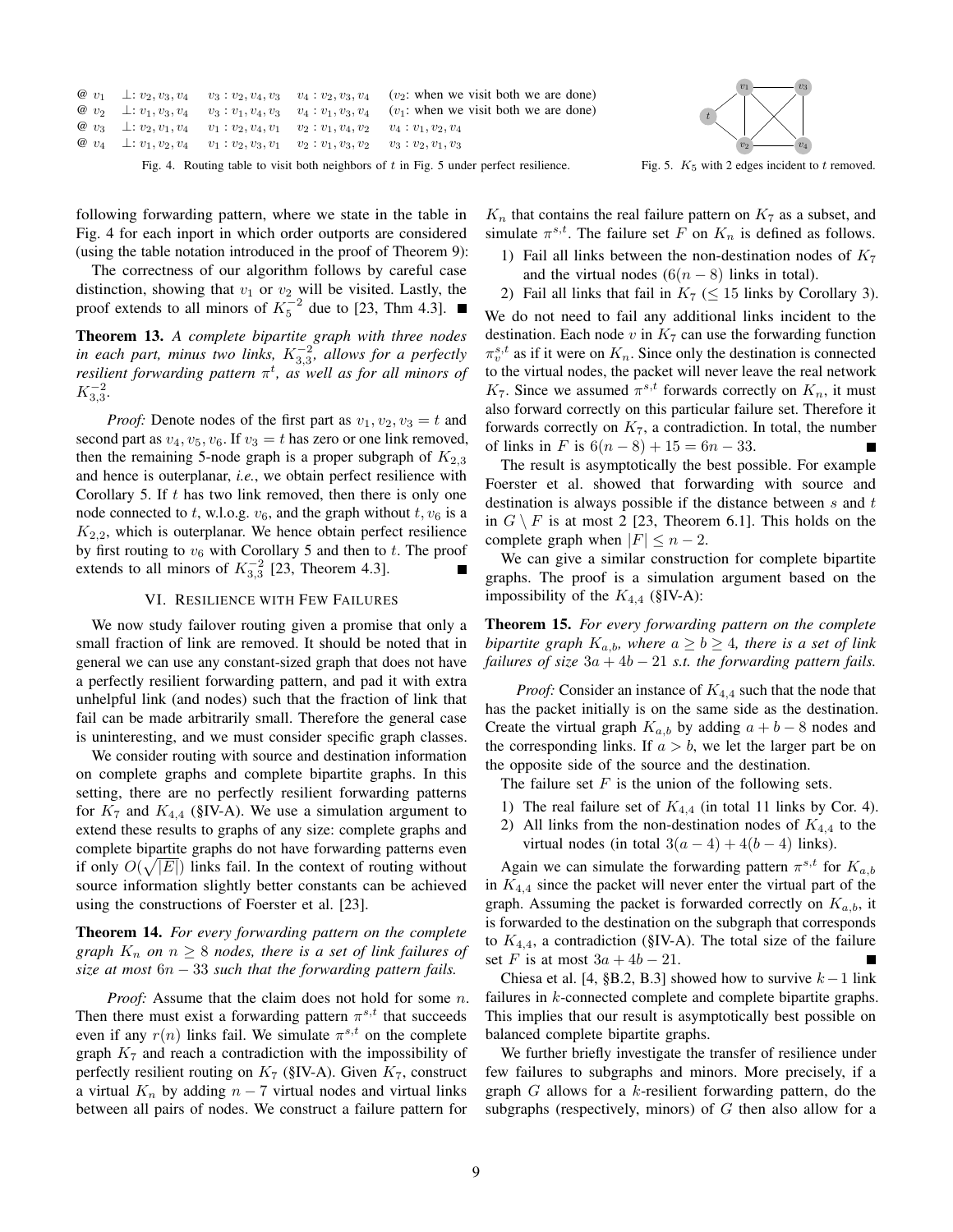k-resilient forwarding pattern? This property does not hold in general. We know that,  $e.g.,$  the  $K_{100}$  is 99-connected and thus 98-resilient [4, §B.2]. On the other hand, we know that  $K_7$  is not perfectly resilient (§IV-A), and  $K_7$  is a subgraph of the  $K_{100}$ . However,  $|E(K_7)| < 98$ , and hence 98-resilience is equivalent to perfect resilience on  $K_7$ , *i.e.*, the 98-resilience of  $K_{100}$  does not carry over to its subgraphs. An analogous statement can be made, *e.g.*, with  $K_{100,100}$ , applying [4, §B.3] and impossibility of perfect resilience on  $K_{4,4}$  (§IV-A), As subgraphs are also minors, we hence answer the question in the negative for both complete and complete bipartite graphs.

# VII. FROM ROUTING TO TOURING: PERFECT RESILIENCE WITHOUT SOURCE AND DESTINATION

While we have so far focused on the standard routing problem, namely delivering a packet from the source to the destination, in this section, we extend our investigations to a fundamental touring problem: Can local rerouting rules be defined which ensure that a packet will visit *all* nodes in a graph, even under failures? At first this problem seems quite different to normal routing, but touring and routing are deeply connected on complete graphs: in order to reach the destination t, we need to tour all of its neighbors, as an adversary could disconnect  $t$  from all neighbors except one.

Our results match the above intuition: as we will show in this section, the borders of (im)possibility move by exactly one node between touring and destination-based routing on complete graphs. What's more, we will provide a complete classification of touring under perfect resilience in Corollary 6.

Beyond the above theoretical motivation, touring can also help in a practical context, by saving expensive routing table space: we deploy the same routing rules, no matter which source or destination a packet has. First, for destination-based routing, the packet will eventually reach the destination, and can then be removed from the network. Second, if we also have the source, we can use touring to implement a broadcast or flooding protocol. Once the source gets the packet again, it checks if the next outport is the same outport as for  $\perp$ : if yes, the packet has toured the whole network (assuming resilience), and if not, it is still underway in its tour.

#### *A. Complete Touring Characterization in Perfect Resilience*

We will now present a complete characterization of touring. Let us first introduce some terminology. We will denote a forwarding pattern  $\pi^{\forall}$  as *k*-resilient if for all G and all F where  $|F| \leq k$  the forwarding pattern  $\pi^{\forall}$  routes the packet from all  $v \in V$  to all nodes  $v'$  in the connected component of v in  $G \setminus F$  and then back to v. We call a forwarding pattern  $\pi^{\forall}$  *perfectly resilient* if it is  $\infty$ -resilient: all nodes are visited in the tour through the connected component. Let  $A_p(G, \forall)$  be the set of such perfectly resilient touring patterns (algorithms).

We can now state our main technical result of this section, yielding a complete classification in Corollary 6.

Theorem 16. *If* G *is not outerplanar, then it does not support a perfectly resilient touring pattern* π ∀ *.*

It follows from the arguments of Foerster et al. [23, §6.2] that every outerplanar graph can be toured, by providing a planar embedding and routing according to the right-hand rule, starting on the outer face. In combination with Theorem 16 we hence obtain a complete classification of the possibility of touring all nodes:

# Corollary 6. *A graph* G *allows for a perfectly resilient touring pattern if and only if* G *is outerplanar.*

It remains to prove Theorem 16. To this end, we first state the auxiliary Lemma 1 which we use to show that  $K_4$  and  $K_{2,3}$  do not allow for a perfectly resilient forwarding pattern, its correctness follows analogously as for [23, Lemma 3.1]:

**Lemma 1.** Let  $G = (V, E)$  with  $|E| > 0$  and any  $A \in A_p(G, \forall)$ *. For all F holds: every node routes under* A *according to a cyclic permutation of all its neighbors.*

As  $K_4$  and  $K_{2,3}$  are the forbidden minors of outerplanar graphs, we can then show that no non-outerplanar graph can be toured under perfect resilience. We next study the forbidden minors of outerplanar graphs, as first described by Chartrand and Harary [39, Thm. 1], which we restate as Lemma 2:

Lemma 2. *A graph* G *is outerplanar if and only if it contains no*  $K_4$  *or*  $K_{2,3}$  *as a minor.* 

The arguments for the next lemmas follow analogously as for Theorems 10 and 11, leveraging the fact that in order to reach the destination therein, all other nodes need to be visited.

Lemma 3. *The complete graph* K<sup>4</sup> *with four nodes does not support a perfectly resilient touring pattern* π ∀ *.*

**Lemma 4.** *The complete bipartite graph*  $K_{2,3}$  *with five nodes, two in one part and three in the other, does not support a perfectly resilient touring pattern* π ∀ *.*

Foerster et al. [23, §4] showed that perfect resilience for the destination-based model on a graph  $G$  transfers to minors  $G'$  of G. Their technique relies on taking a perfectly resilient forwarding pattern and showing that for the two fundamental operations in the minor relationship, namely 1) contracting two neighboring nodes and 2)subsetting (taking a subgraph), that the pattern can be naturally adapted to stay perfectly resilient on the obtained minor. Note that a forwarding pattern can also be understood as a port mapping, where packets are forwarded from an inport to an outport, independent of source or destination, and hence the following holds:

Corollary 7. *Given two graphs* G *and* G′ *such that* G′ *is a minor of G, it holds that*  $A_p(G, \forall) \neq \emptyset$  *implies that*  $A_p(G', \forall) \neq \emptyset$ : if G permits a perfectly resilient touring *pattern, so do its minors.*

Combining Lemma 2, Lemma 3, Lemma 4, and Corollary 7, we obtain the desired proof of Theorem 16:

*Proof of Theorem 16.:* Lemma 2 states that outerplanar graphs are characterized by not having a  $K_4$  or  $K_{2,3}$  as a minor. Moreover,  $K_4$  and  $K_{2,3}$  do not allow perfectly resilient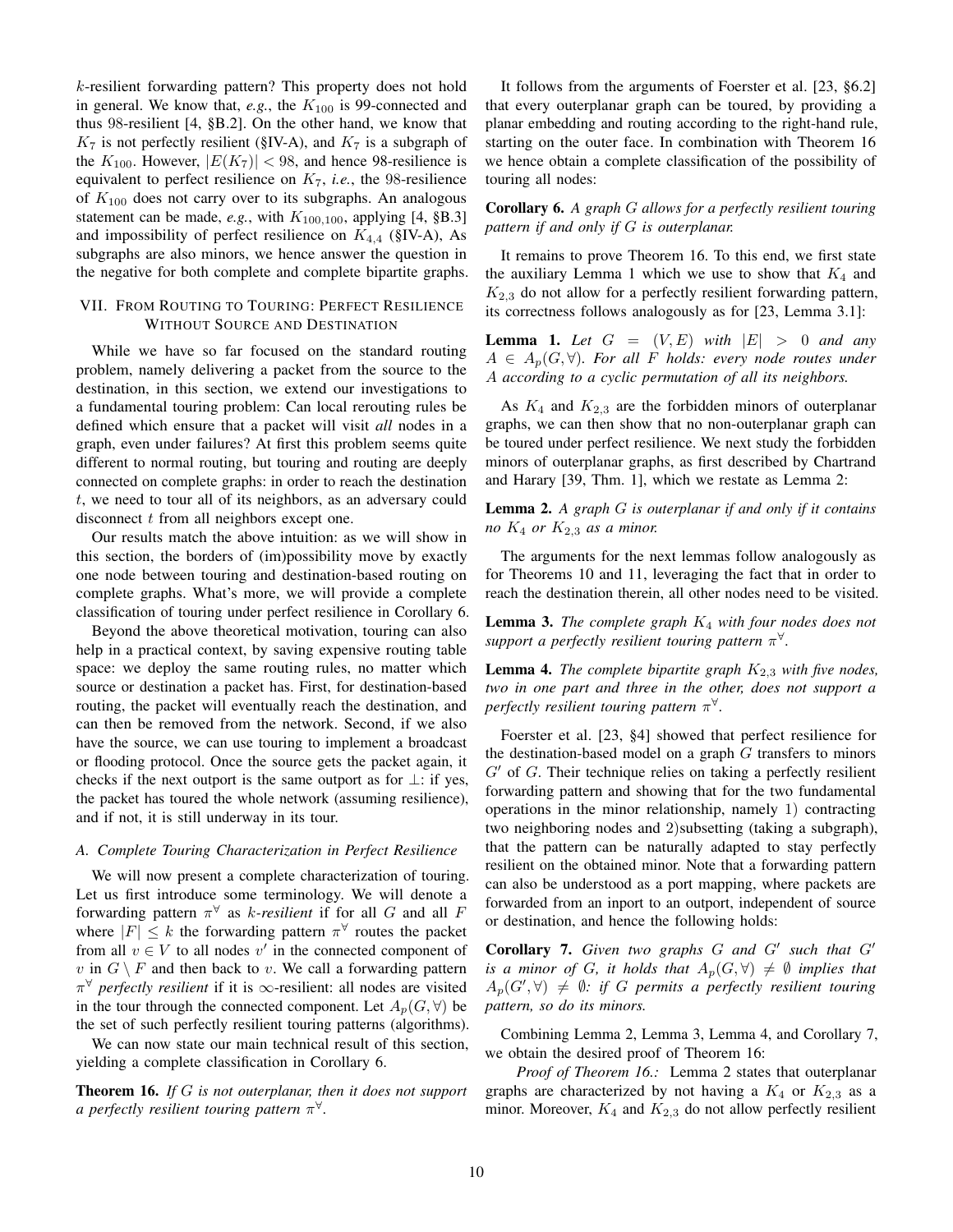touring schemes according to Lemmas 3 and 4. As perfect touring resiliency transfers to graph minors, due to Corollary 7, the theorem statement holds.

*a)* k*-Resilient Touring:* As touring is limited to outerplanar graphs, only very small complete  $(K_{\leq 3})$  and complete bipartite graphs  $(K_{2,2}$  and  $K_{1,n}$ ) can be toured perfectly. We thus also investigate touring under  $k$ -resilience:

**Theorem 17.** Let  $k \in \mathbb{N}$  and let  $G = (V, E)$  be a 2k-connected *complete or complete bipartite graph. There is a forwarding pattern*  $\pi^{\forall}$  *s.t. G can be toured under every F with*  $|F| \leq k-1$ *.* 

*Proof:* A 2k-connected complete or complete bipartite graph contains  $k$  link-disjoint Hamiltonian cycles, following the results of Walecki [40] and Laskar and Auerbach [41]. We generate routing rules as follows, inspired by Chiesa et al. [4, §B.6]: we enumerate the k Hamiltonian cycles as  $H_1, \ldots, H_k$ . Starting with  $H_1$ , the forwarding pattern routes along  $H_i$  until a failure is encountered in the next link of  $H_i$  at some node v, upon which we switch to the next  $H_i$ , where  $j > i$  is chosen to be minimum at  $v$  (the current Hamiltonian cycle can be identified based in the incoming port). Hence, after  $k - 1$ failures, at least one Hamiltonian cycle will be without failures (there are  $k$  such cycles), and upon entering this Hamiltonian cycle in our routing, we continuously tour all nodes.

## VIII. TOPOLOGY ZOO CASE STUDY

In order to better understand the possibility of perfect resilience on real-world networks, we performed a case study<sup>3</sup> on 260 networks from the Internet Topology Zoo [42]. This data set collects information provided by network operators. The networks in this data set have been 3 and 754 nodes and between 7 and 1790 links. We used SageMath  $9.3<sup>4</sup>$  to compute if a network is outerplanar or (non-)-planar, respectively minorminer 0.2.6<sup>5</sup> if it contains a forbidden minor for the respective routing model:  $K_5^{-1}$  or  $K_{3,3}^{-1}$  for destinationbased routing and  $K_7^{-1}$  or  $K_{4,4}^{-1}$  for source-destination based routing. In case a forbidden minor was found, or if the graph was not outerplanar for touring, we marked the graph as *impossible* w.r.t. perfect resilience—on the other hand, if the network was outerplanar, we marked it as *possible*. From the remaining graphs, if there exists a forwarding pattern for a subset of destinations<sup>6</sup>, we marked them as *sometimes*, with the remaining networks marked as *unknown*.

The results are shown in Fig. 6. Even though minorminer relies on a heuristic to solve the computationally hard minor search problem, most instances can be classified quickly.

In general, we see that roughly one third of all topologies allow for perfect resilience. Regarding impossibility, the remaining networks cannot be toured under perfect resilience, whereas for the other two routing models 42.5% and 2.7% are impossible, with 1.1% and 31.8% being unknown, and 23.4% and 32.6% allow forwarding patterns for some destinations, for routing algorithms matching on destination and



Fig. 6. Perfect resilience classification of Internet Topology Zoo [42] instances.

source-destination, respectively. For the topologies marked as sometimes, on average 21.3% of the destinations are reaching perfect resilience.

Moreover, 55.8% of all topologies are planar but not outerplanar. In this context the seemingly small jump in impossibility classification for destination-based routing, from  $K_5$  or  $K_{3,3}$  [23] to  $K_5^{-1}$  or  $K_{3,3}^{-1}$  in this work, hence allows us to classify 31.3% of the Topology Zoo instances as planar and impossible—previous work cannot show the impossibility of perfect resilience for them.

This implies that our classification measures really lie at the frontiers of (im-)possibility for the Topology Zoo data set and our new results let us classify a lot more real-world topologies.

#### IX. CONCLUSION

We presented a detailed characterization of the resiliency which can be achieved using local fast rerouting algorithms that rely on a static forwarding table, in different models. In particular, we have shown that while local routing rules which can also account for the packet source are naturally more resilient, the benefit over rules which only depend on the destination is relatively limited. Similarly, we have shown that exploiting additional topological connectivity, beyond the notion of perfect resilience, is challenging due to the inherently local information the nodes have.

While our work presents a fairly complete landscape of the achievable perfect resilience, there remain several interesting directions for future research. In particular, it would be interesting to chart a similar landscape for the practically relevant scenarios in which links failures are random, or where the routing rules themselves can be subject to randomization.

#### **REFERENCES**

- [1] M. Chiesa, G. Kindler, and M. Schapira, "Traffic engineering with equalcost-multipath: An algorithmic perspective," *IEEE/ACM Transactions on Networking*, vol. 25, no. 2, pp. 779–792, 2016.
- [2] J. Feigenbaum, B. Godfrey, A. Panda, M. Schapira, S. Shenker, and A. Singla, "Brief announcement: on the resilience of routing tables," in *PODC*. ACM, 2012, pp. 237–238.

<sup>&</sup>lt;sup>3</sup> We will make our code publicly available together with this paper.

<sup>4</sup> https://www.sagemath.org/ <sup>5</sup> https://github.com/dwavesystems/minorminer

<sup>&</sup>lt;sup>6</sup> I.e, if the graph is outerplanar after removing the destination.